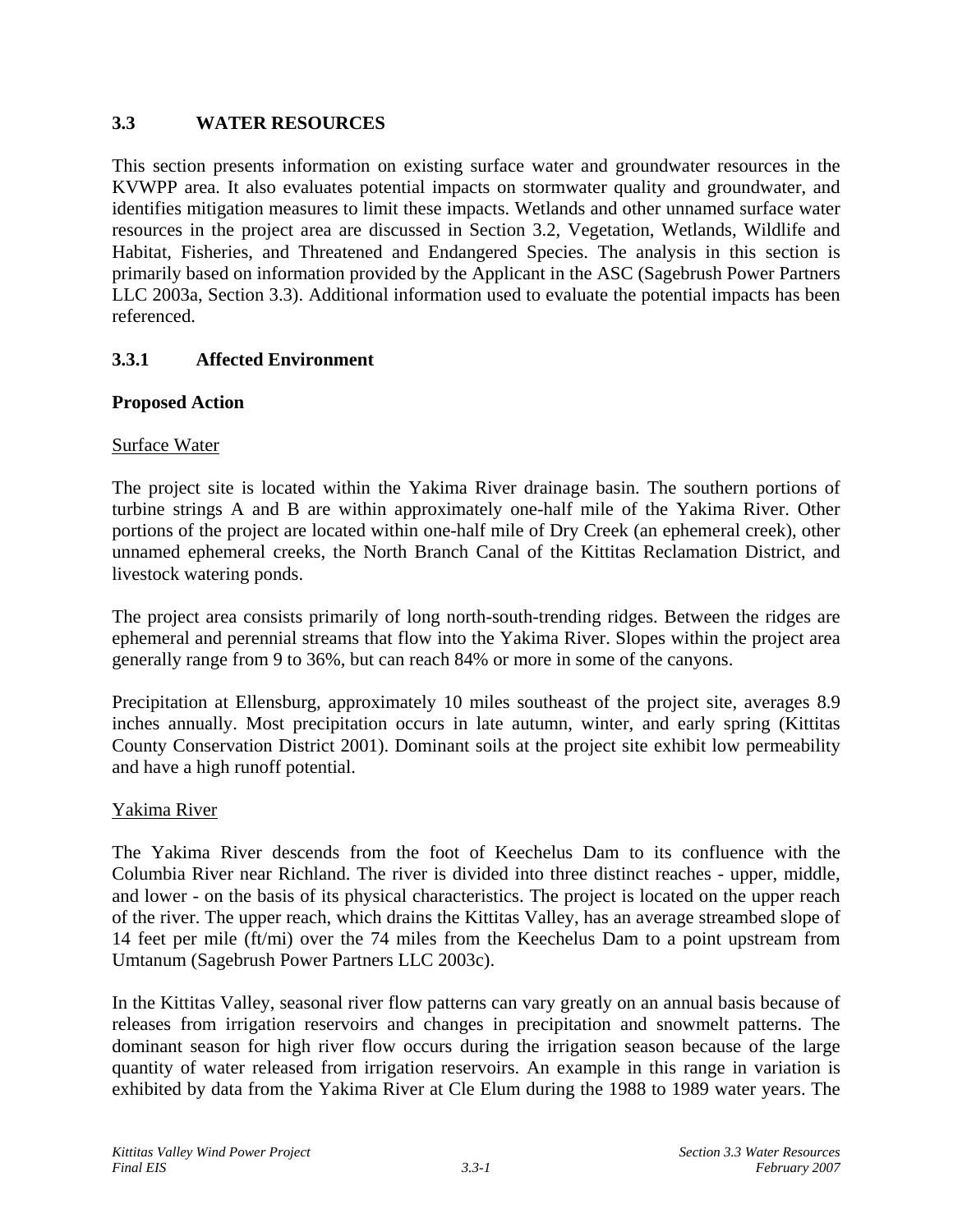data show post-irrigation flow (October through December) in the river at 271 cubic feet per second (cfs). As the year progresses, the flow gradually increases to 428 cfs in the period from January through March, to 740 cfs from April through May, and to a high of 2,330 cfs during the irrigation period from June through September (Bauer and Hansen 2000).

The three reaches of the Yakima River exhibit varying water quality conditions resulting from differences in geologic sources of contaminants and land use. Compared to the rest of the basin, the Kittitas Valley has relatively low concentrations and loads of suspended sediment, nutrients, organic compounds, and fecal indicator bacteria (Morace et al. 1999). However, the upper Yakima River and several of its tributaries are included in Washington's 303(d) list of impaired waters because of metals, persistent pesticides in water and fish tissue, fecal coliform bacteria, dissolved oxygen, and temperature water quality criteria violations. It should be noted that Ecology is establishing a total maximum daily load (TMDL) for the upper Yakima River basin, which covers the pollution parameters of turbidity, suspended sediment, and organochlorine pesticides. This TMDL would address potential impairment of beneficial uses of the upper Yakima River and its tributaries.

# Dry Creek

Dry Creek is an ephemeral stream in the immediate vicinity of the project site. Because the creek is ephemeral, water quality data are limited. However, data collected by Ecology in 1999 at a downstream location near Dry Creek's confluence with the Yakima River show that turbidity levels in Dry Creek are relatively low. Stream flow measurements collected by Ecology show Dry Creek flow ranges from a low of 1.5 cfs in April to a high of 19 cfs by early summer (at the beginning of the irrigation season) (Evans and Larson 2000).

# North Branch Canal

The Kittitas Reclamation District (KRD) operates the North Branch Canal. The canal conveys water from the Yakima River for a distance of 36 miles, traversing the project site and providing irrigation water for much of the Kittitas Valley. Most irrigation occurs south of the canal and the project area. Flow in the canal varies during the irrigation season depending on water deliveries to irrigators. Water quality in the canal is generally good and reflects the water quality of the Yakima River. KRD regularly applies aquatic herbicides to the canal for controlling weeds (KRD 2002).

# Groundwater

The project is located within the Yakima Fold Belt subprovince of the Columbia Plateau physiographic province. The variation in the geology of the overburden, multiple basalt flows, and interbedded sedimentary units results in a complex groundwater system in the region. In order to simplify the description of the area's hydrogeology, the aquifers in the project vicinity can be grouped into two main hydrologic units: the overburden and the basalt aquifers discussed below.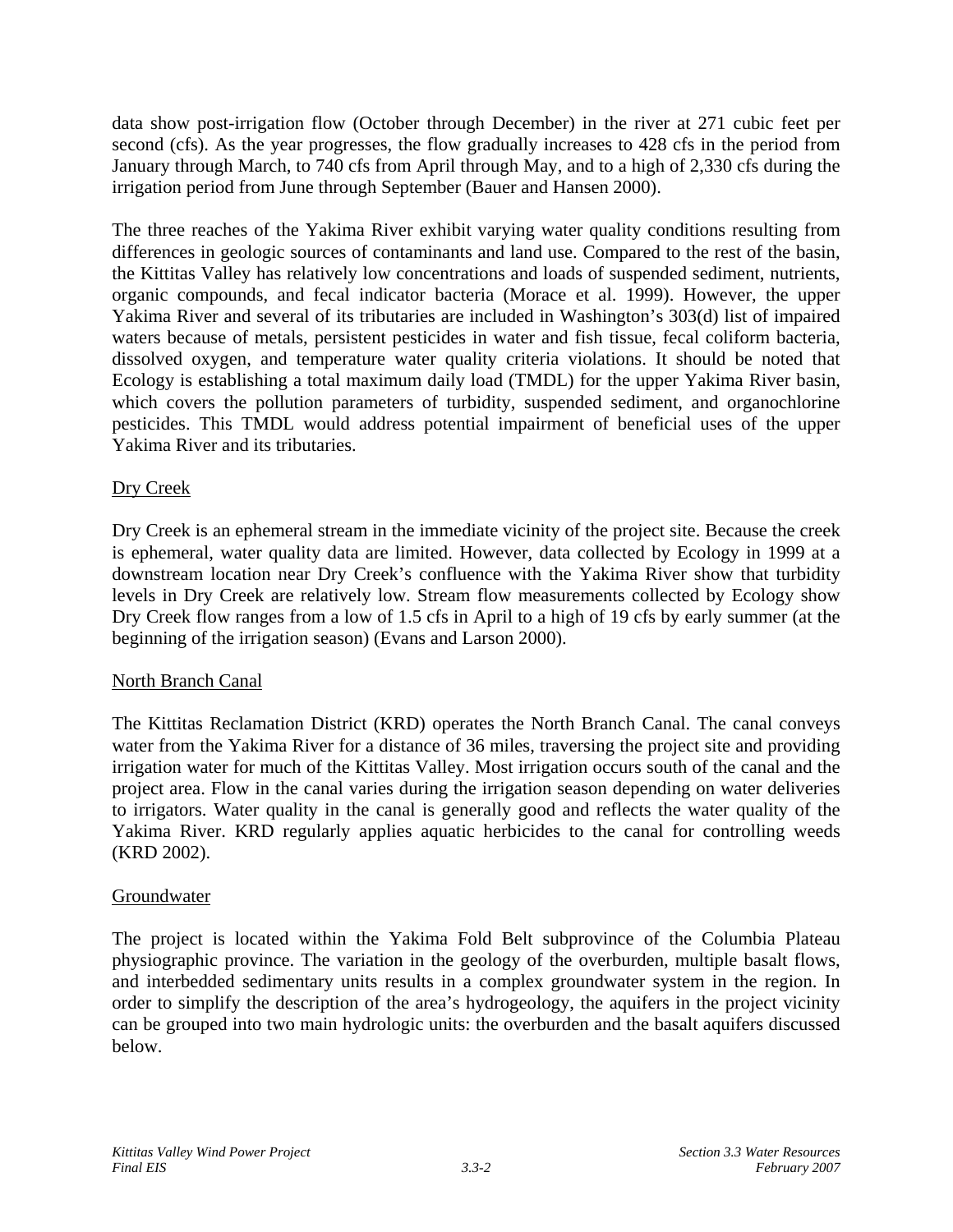The overburden in the basins of the Columbia Plateau readily transmits water and contains water table aquifers. These aquifers are generally coarse-grained and highly permeable in their upper sections and fine-grained and less permeable at depth. Groundwater movement in the overburden is downward from the anticlinal ridges toward the streams and rivers (i.e., Yakima River) in the intervening basins (Bauer and Hanson 2000). The water-level contours for the overburden aquifer roughly parallel land surface (Whiteman 1986; Lane and Whiteman 1986; Hanson et al. 1994). Recharge is from infiltration of applied irrigation water and precipitation, with precipitation being the predominant source of recharge (Bauer and Vaccaro 1990) (Bauer and Hanson 2000).

Groundwater in the basalts occurs in joints, vesicles, fractures, and in intergranulated pores of the sedimentary interbeds. The basalt forms an extremely complex aquifer system with interflow zones that function as small semiconfined to confined aquifers. The basalt transmits water most readily through these interflow zones, which represent about 5 to 10% of the total thickness of a typical basalt flow (Hanson et al. 1994). Deeper basalt aquifers are generally confined. The hydraulic connection between units is sufficient to allow continuous vertical movement of water between them (Bauer and Hanson 2000). Water-level data indicate that the flow in basalts is downward except near discharge areas, located generally along streams and rivers (Lane and Whiteman 1986). Localized anomalies to this pattern are caused primarily by geologic structures of both known and uncertain nature and secondarily by groundwater pumping and irrigation (Bauer and Hanson 2000).

Groundwater in the project area has domestic, irrigation, and other uses. A review of 39 well descriptions in the project vicinity indicates that while some wells potentially draw water from the overburden aquifer, most of the area's wells penetrate and draw water from the basalt aquifer. Groundwater in the basalt aquifer system is generally suitable for most uses. The dominant water type is calcium magnesium bicarbonate, and sodium bicarbonate is the next most prevalent water type. However, sodium concentrations increase with residence time, and the largest concentrations are found in samples from the deepest wells (Hanson et al. 1994).

As part of a 2002 geotechnical investigation, nine test pits were excavated at the project site (see Figure 3.1-1). Groundwater was not observed in these test pits that were excavated to depths ranging from 5 to 10 feet below ground. Logs maintained by Ecology of local water wells show that even though there are a number of shallow wells in the project area (i.e., some wells have been drilled to depths ranging from 57 to 116 feet), most wells have been drilled deeper than 150 feet and in some cases are as deep as 720 feet deep, which indicates a deep water table for most of the project area.

# Floodplains

The 100-year floodplain of the Yakima River is the closest floodplain to the project site. In the project vicinity, the floodplain does not extend beyond State Route (SR) 10 to the west (see Figure 2-1). The closest access road or turbine to the Yakima River would be more than 500 feet in elevation above the level of the river.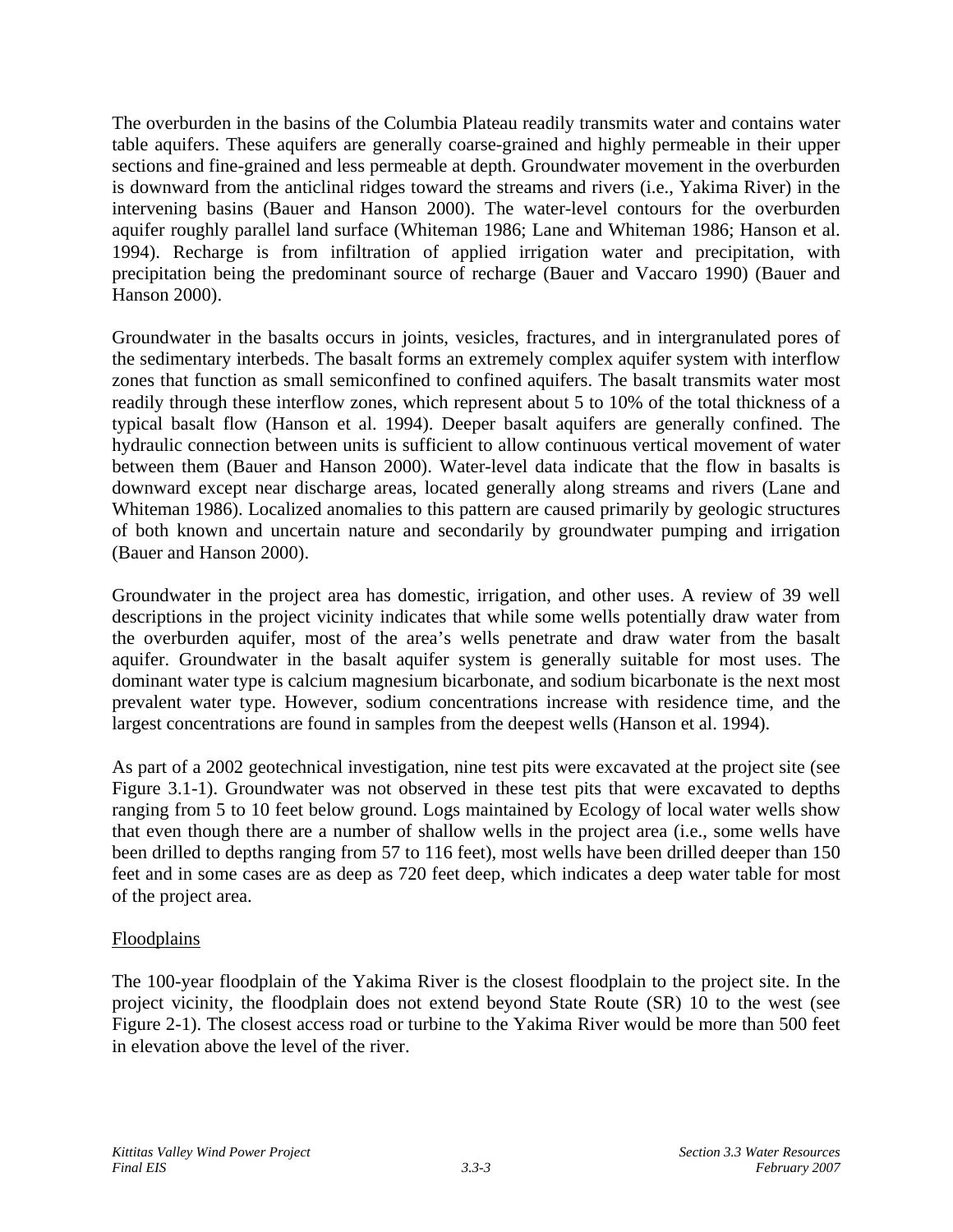### **Offsite Alternatives**

### Alternative 1: Swauk Valley Ranch

The project site is located within the Yakima River drainage basin. The southern boundary of the project is within approximately 0.5 mile of the Yakima River. An unnamed perennial stream, a tributary to the Swauk Creek, bisects the eastern portion of the site. No other perennial streams are located within the site.

Groundwater in the project area has domestic, irrigation, and other uses. The closest floodplain to the project site is the 100-year floodplain of the Yakima River. Information on groundwater well yields has not been collected as part of this analysis.

#### Alternative 2: Springwood Ranch

The Yakima River bounds the Springwood Ranch site along most of its north and east sides. Taneum Creek intersects the northern and southern portions of the site. An intermittent stream with two branches crosses the northern portion of the site and empties into the Yakima River, and another intermittent stream drains from the middle of the site and flows into the Yakima River. Two irrigation canals cross the northwestern portion of the site, and two ponds are located just west of the northwest corner of the site.

As described above for the proposed action, the Yakima River (downstream of the Springwood Ranch site) is listed by Ecology (Ecology 2004) as impaired for fish rearing, harvesting, spawning, and migration as a result of agricultural activities, habitat modification, and removal of vegetation. Taneum Creek is listed by Ecology as limited for instream flows and temperature.

Three major aquifers are present beneath the Springwood Ranch site and surrounding areas. Groundwater wells in the Ellensburg formation produce relatively low (5 to 15 gallons per minute [gpm]) groundwater yields, whereas wells near the site in the Grande Ronde basalt formation range from less than 20 gpm to 700 gpm. Wells near the site are used for domestic single-family residences. Other wells near the site are used for municipal or irrigation water supply.

# **3.3.2 Impacts**

#### **Proposed Action**

This section describes the potential direct impacts on surface water and groundwater from development of the KVWPP. Direct impacts could be associated with construction, operations, and decommissioning of any of the proposed project elements, including wind turbines and meteorological towers, existing and new gravel access roads, additional power lines, and the proposed O&M facility and substations. Impacts associated with or attributable to specific project elements are discussed where applicable. Indirect impacts are not anticipated because the project is not expected to substantially induce regional growth to the extent that it would result in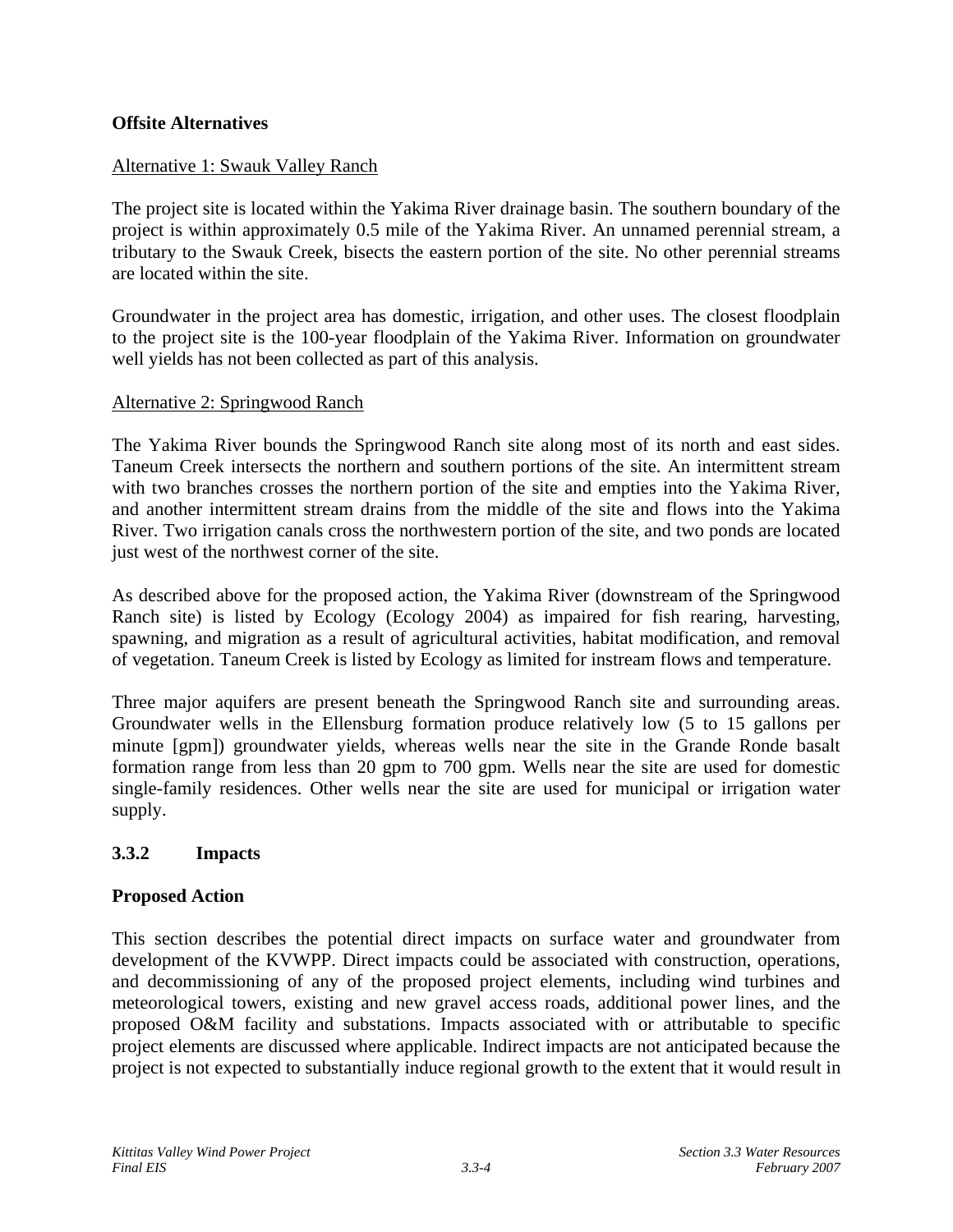significant changes to offsite water resources. Table 3.3-1 summarizes potential water resource use and impacts under the proposed action scenarios.

| Table 3.3-1: Summary of Potential Water Resources Use and Potential Impacts of the |  |  |  |
|------------------------------------------------------------------------------------|--|--|--|
| <b>Proposed Action</b>                                                             |  |  |  |

|                                                                    | <b>330-foot Turbine Scenario</b>                                                                          | 410-foot Turbine Scenario                                                                                  |
|--------------------------------------------------------------------|-----------------------------------------------------------------------------------------------------------|------------------------------------------------------------------------------------------------------------|
| <b>Construction Impacts</b>                                        |                                                                                                           |                                                                                                            |
| Surface runoff from ground<br>disturbance and exposed soils        | 211.2-acre temporary disturbed area                                                                       | 211.2-acre temporary disturbed area                                                                        |
| Increased demand for water supplies                                | 2 to 5 million gallons of water for<br>dust control                                                       | 2.6 to 6.4 million gallons of water<br>for dust control                                                    |
| Encountering groundwater during<br>turbine foundation construction | Excavation depth of 18 feet (for<br>spread footing foundations) to 35<br>feet (for mono-pier foundations) | Excavation depth of 22 feet (for<br>spread footing foundations) to 35<br>feet (for mono-pier foundations)) |
| Damage to existing groundwater<br>wells from blasting              | Up to 130 blasts for foundation<br>construction                                                           | Up to 130 blasts for foundation<br>construction                                                            |
| <b>Operations and Maintenance Impacts</b>                          |                                                                                                           |                                                                                                            |
| Erosion potential/area of permanent<br>ground disturbance          | 108 acres                                                                                                 | 108 acres                                                                                                  |
| Increased demand for water                                         | <1,000 gallons daily at O&M facility                                                                      | Same as 330 foot turbine scenario                                                                          |
| <b>Decommissioning Impacts</b>                                     |                                                                                                           |                                                                                                            |
| Sagebrush Power Partners LLC 2003a f<br>Source <sup>2</sup>        | Similar to those described for<br>construction                                                            | Similar to those described for<br>construction                                                             |

Sagebrush Power Partners LLC 2003a, f.

#### Construction Impacts

# *Surface Runoff and Erosion*

Precipitation during construction could result in sediment-laden surface runoff because of ground disturbance and exposed soils. If not properly mitigated, development under either of the 330 or 410-foot turbine scenarios could adversely affect nearby surface waters. This impact would be roughly the same for either of the scenarios.

# *Water Supply*

Construction of the project would require water for road construction, concrete preparation, dust control, and other activities. During construction, the EPC contractor would arrange for delivery of water to the site via water trucks from a source with an existing water right. Estimated water use for all construction-related needs other than dust control is 1 million gallons.

Construction of the project could use up to 6.4 million gallons of water for dust suppression activities along roadways. The amount of water for dust control could be reduced to between 2 and 2.6 million gallons if lignin or another environmentally safe, non-toxic dust palliative is used. This impact would be greater for the 410-foot turbine scenario because it requires the larger volumes of cut and fill and wider access roads for construction equipment.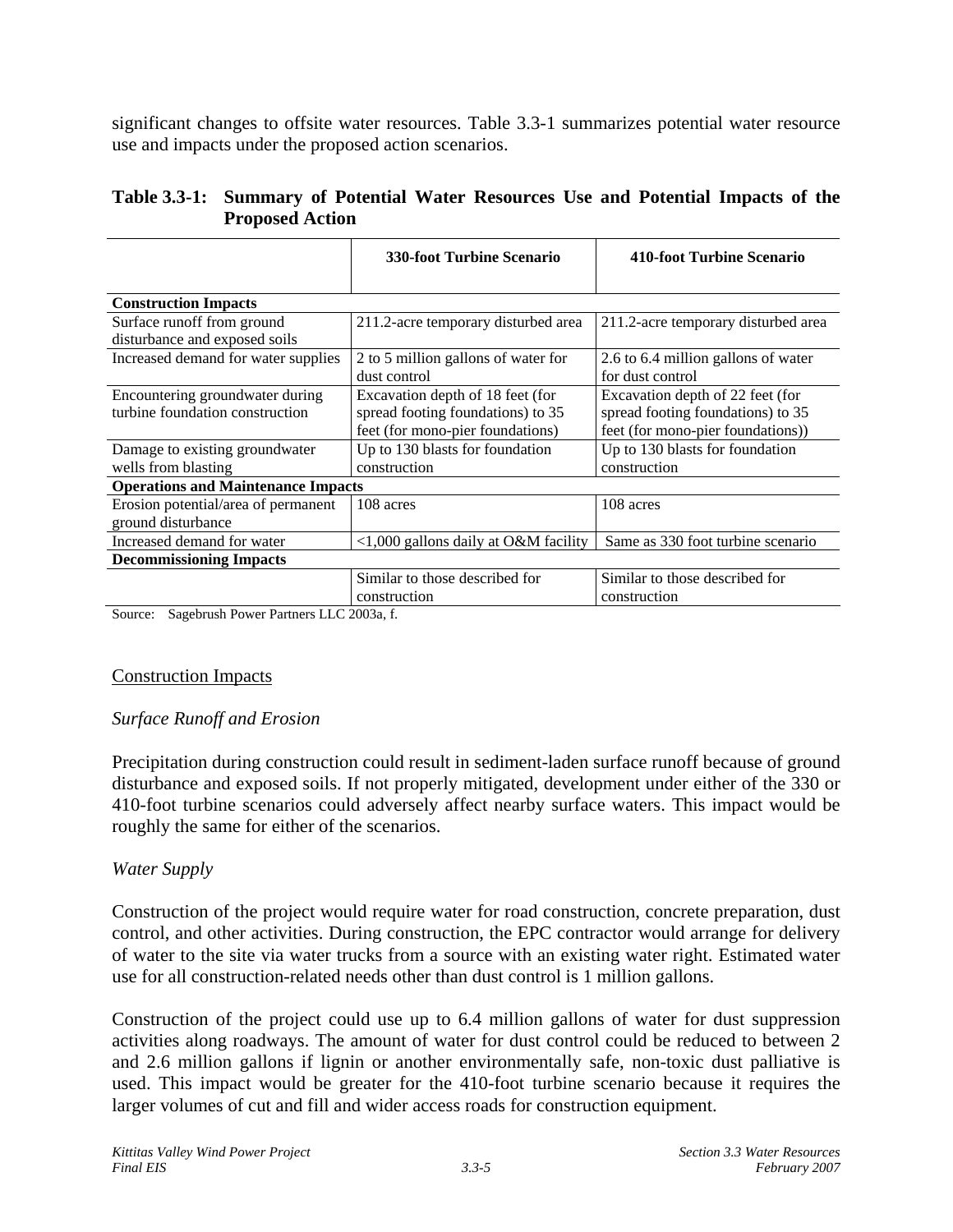The amount of water use during construction would depend on the timing of construction and weather (i.e., the need for dust control would be greater in dry, windy summer conditions than during other times of year). However, the impact is not expected to be significant under either the 330 or 410-foot turbine scenarios because of the temporary nature of the impact and the availability of adequate water supplies. The contractor would bring water for construction activities to the site. Water used for dust suppression would be applied using tanker trucks equipped with rear end sprinkler systems. Runoff from dust suppression activities is not expected because only enough water to dampen the soil would be used.

# *Groundwater Levels and Quality*

Encountering significant amounts of groundwater during the construction of the turbine foundations is not expected. Required excavation depths for constructing the turbine towers would depend on the type of foundation used. For example, excavation, drilling, and blasting to construct mono-pier foundations for the wind turbine generators could penetrate to depths of 35 feet. If spread footing foundation designs are used, the depth of excavation would range from 14 feet (for the smaller 330-foot turbines) to 22 feet (for the larger 410-foot turbines). In comparison, foundations for the O&M facility and substations would be shallow, only several feet deep, and would not encounter groundwater (Taylor, pers comm., 2003).

Some localized pockets of saturated subsurface soils could be encountered on ridges in places where surface water infiltrates the subsurface and collects above zones of cementation. Cemented soils have lower porosity and permeability, and were found in the upper 1 to 7 feet in the project area.

In the event of a substantial rainfall, foundation excavations could provide a temporary conduit for surface seepage, resulting in accelerated recharge to the overburden and basalt aquifers and a temporary rise in groundwater turbidity in the immediate vicinity of the foundation construction. However, potential groundwater impacts are not expected to be adverse because of the short duration of foundation construction (two to three months) and the likelihood that this stage of construction would occur during the dry season. If groundwater (perched or otherwise) is encountered during excavation and construction activities and draining (dewatering) is required, the water generated during dewatering activities would be pumped into a settling basin for infiltration, as needed. The exact location and size associated with siting a settling basin at the project site are unknown and would depend upon the amount of groundwater recharge anticipated to be encountered during construction (Taylor, pers. comm., 2003). However, it is unlikely that water generated during excavation pit dewatering would discharge to surface water sources. The overall impact on groundwater is expected to be temporary and unlikely to affect water wells in the project area.

# Disruption to Existing Groundwater Wells

During the EIS scoping process and again in comments on the Draft EIS, concern was raised that proposed blasting activities required to construct turbine foundations could adversely affect existing groundwater wells in the project area. Because of the rocky conditions on the site, it is anticipated that most wind turbine foundations would require one to two blasts each, up to 130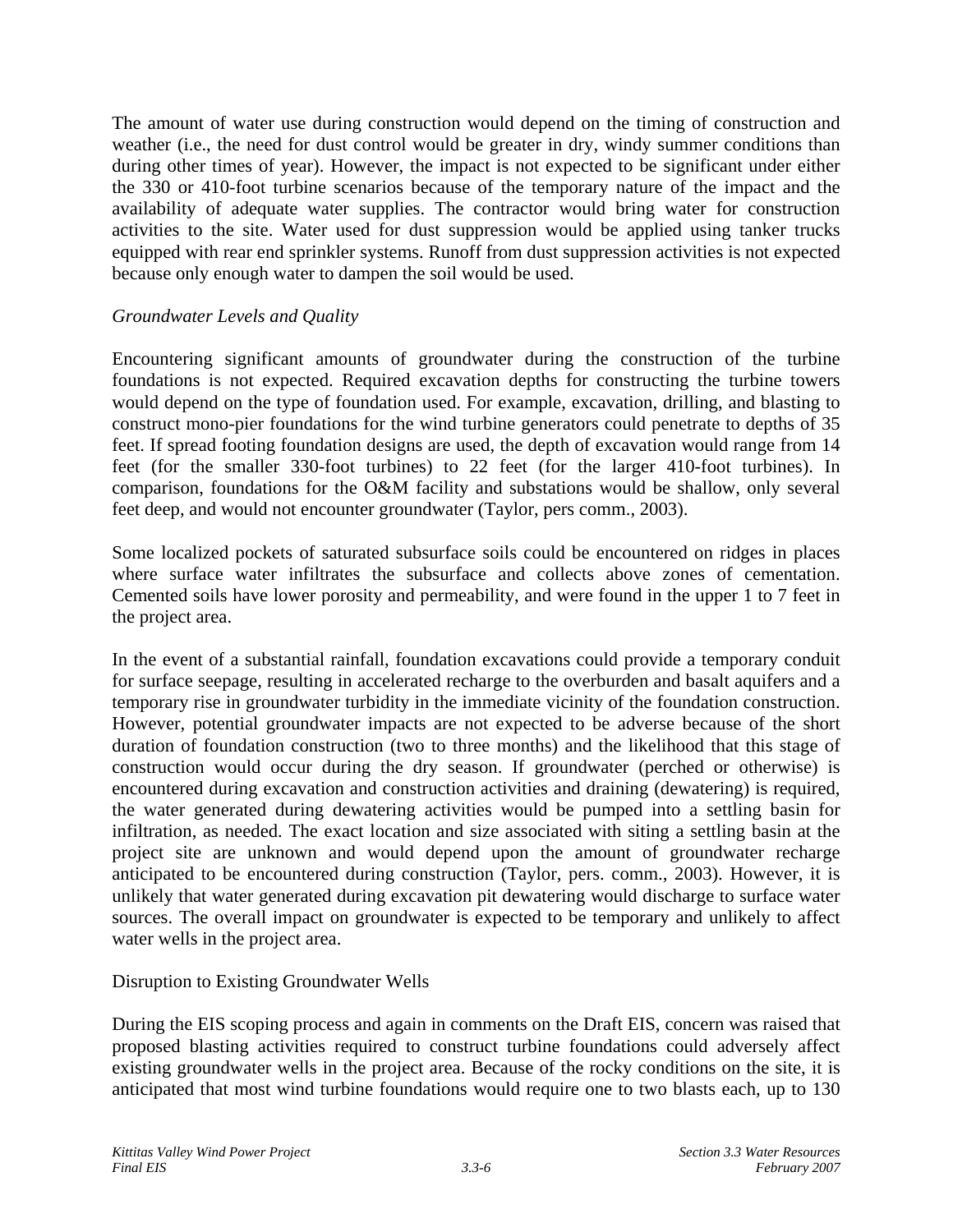blasts for the full build-out of 65 turbines. Blasting would occur during the foundation excavation phase of construction that would last for approximately two to three months. As described above, existing water well depths in the project area range from 57 feet to more than 720 feet below ground, with most wells greater than 150 feet deep. Because of the differences in depth between the majority of existing groundwater wells and proposed foundation sites, well damage is not anticipated.

### Operations and Maintenance Impacts

### *Erosion and Sedimentation*

No significant erosion or sedimentation impacts on project-area surface waters are expected as a result of operation and maintenance of the KVWPP. Project operation would result in a permanent developed footprint of 108 acres. However, as described in Section 3.1, Earth Resources, operational BMPs would be implemented to control erosion and sedimentation.

### *Water Supply*

Operation of the project would require a domestic well to serve the limited needs of the O&M facility. The well, which would provide water for bathroom and kitchen use and general maintenance purposes, is expected to consume less than 1,000 gallons per day under all three proposed action scenarios. No significant impacts on groundwater supplies are expected because of facility operations.

#### Decommissioning Impacts

Impacts on water resources and water quality from decommissioning of the project would be similar to those described for construction. Water would be needed for dust control. There would be potential for soil erosion and impacts on stormwater quality. Impacts are expected to be minimal, however, because appropriate construction BMPs would be followed during decommissioning.

#### **Offsite Alternatives**

# Alternative 1: Swauk Valley Ranch

Impacts during construction of the Swauk Valley Ranch alternative could include sediment-laden surface runoff from ground disturbance and exposed soils. If not properly mitigated, runoff from disturbed areas could adversely affect nearby surface waters. Construction of the project would require delivery of water to the site for road construction, concrete preparation, dust control, and other activities. Construction activities would not result in any adverse impacts on local groundwater. The amount of water required would depend on the number of turbines and other facilities constructed and the total length of access roads. Given that the hypothetical Swauk Valley Ranch project is smaller than the KVWPP, the construction water needs would likely be less than those for the KVWPP. The overall impact on groundwater in the project area is expected to be temporary and unlikely to affect water wells.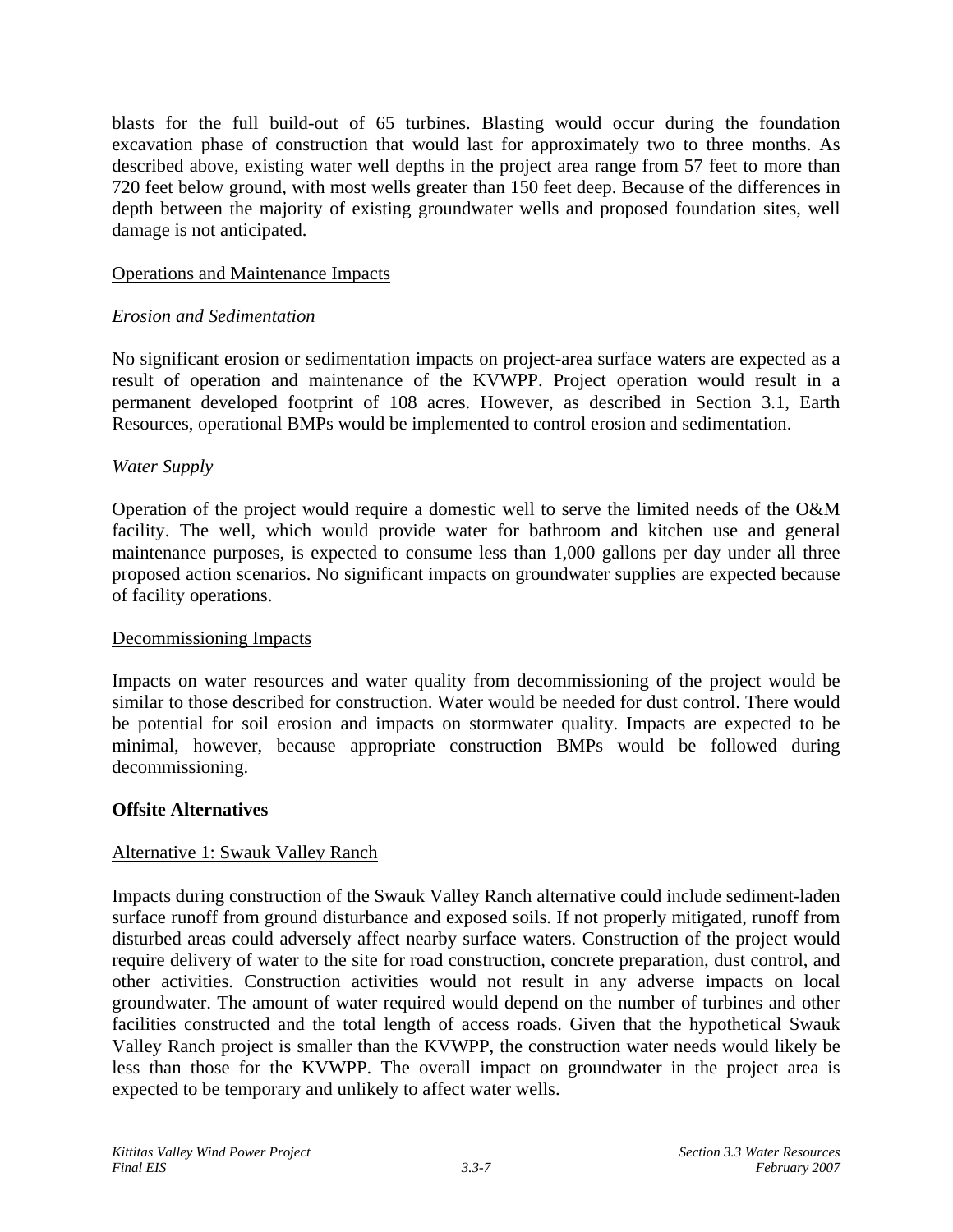Project operations and maintenance would result in no major erosion or sedimentation impacts on local surface waters. Operation of the project would require a domestic well to serve the limited needs of the O&M facility. No significant impacts on groundwater supplies are expected because of facility operations.

Impacts on water resources from decommissioning of the project would be similar to those described for construction.

### Alternative 2: Springwood Ranch

Impacts during construction of the Springwood Ranch alternative could include sediment-laden surface runoff from ground disturbance and exposed soils. If not properly mitigated, runoff from disturbed areas could adversely affect nearby surface waters. In particular, six to eight of the presumed turbine locations (and their associated access roads) would be within approximately one-quarter mile of the Yakima River near slopes marked with high erosion and landslide potential. Site construction would have minimal impacts on groundwater. Runoff from disturbed areas would be infiltrated onsite, resulting in a minor temporary increase in groundwater recharge.

No analysis has been performed to determine the source or volume of water required during construction activities.

Operation of a wind energy project would have minimal influence on existing surface water runoff patterns for Springwood Ranch. Therefore, long-term operation would not result in significant impacts on surface water resources. Operation of the project would likely have minimal long-term impacts on groundwater. Impervious surfaces associated with turbines, roads, and buildings would result in a minor increase in surface runoff volume, some of which could translate into a minor increase in groundwater recharge. Water demands for project operation would likely be filled through construction of a domestic well and would have no impact on groundwater supply.

Impacts on water resources from decommissioning of the project would be similar to those described for construction.

#### **No Action Alternative**

Under the No Action Alternative, the project would not be constructed or operated. However, development by others, and of a different nature, including residential development, could occur at the project site in accordance with the County's existing Comprehensive Plan and zoning regulations. Depending on the location, type, and extent of future development at the project site, impacts on water resources could be similar to or even greater than the proposed action.

If the proposed project were not constructed, the region's baseload power needs could be delivered through development of other generation facilities, most likely a gas-fired combustion turbine. A gas-fired combustion turbine facility generating 60 aMW of power could require approximately 14 acres for the plant site (Bonneville and U.S. Department of Energy 1993).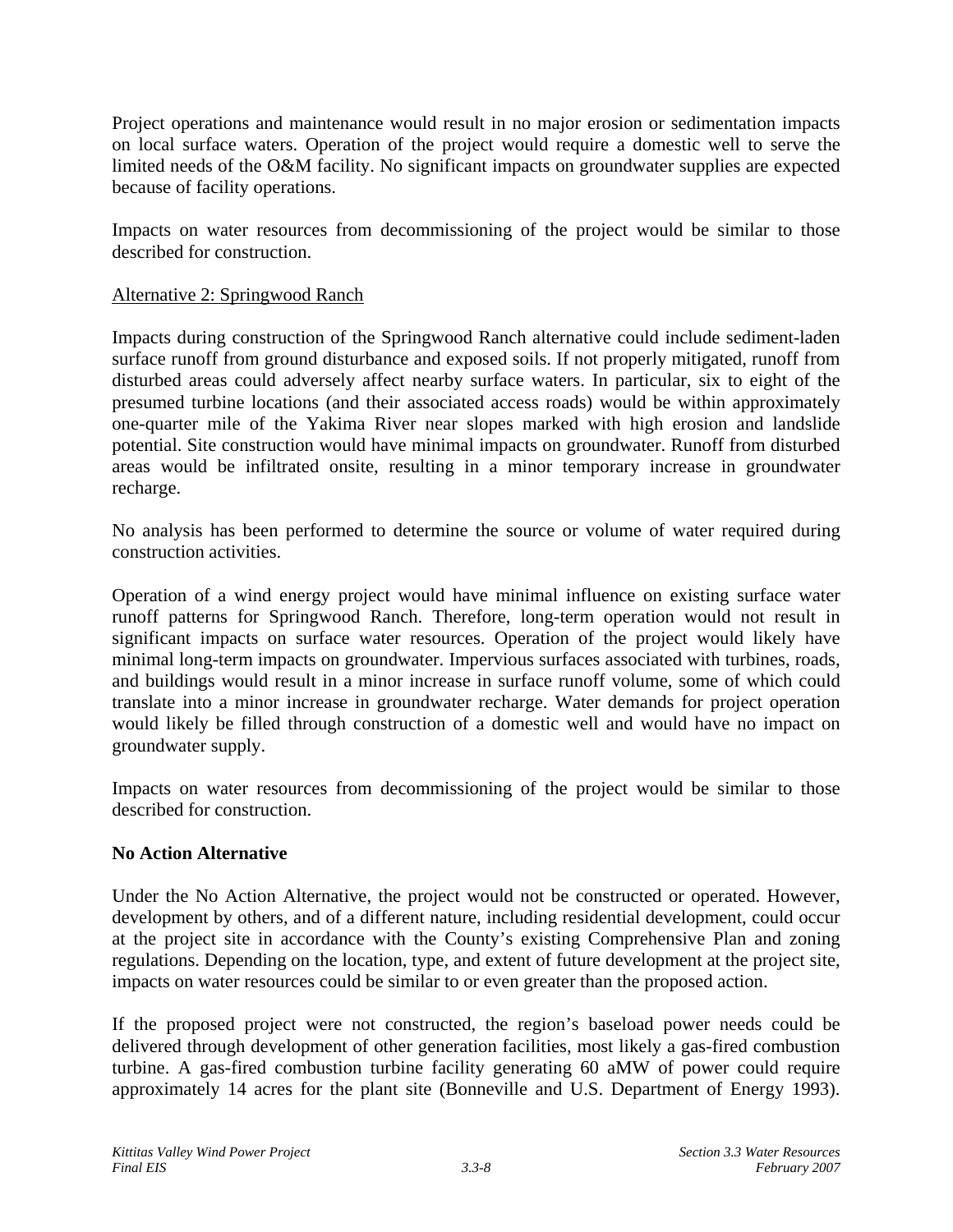However, gas-fired combustion turbine projects could expose more soil to potential erosion because of the possible need to establish a gas pipeline to the facility and electrical transmission interconnections. Also, substantial amounts of water, estimated at 200 acre-feet (65 million gallons) per year (Bonneville and U.S. Department of Energy 1993) would be needed for cooling water during plant operation. Operation of a water-cooled combustion turbine facility would also result in discharge of large volumes of wastewater.

Development of other wind energy projects would result in impacts similar to those of the proposed action.

# **3.3.3 Mitigation Measures**

# **Proposed Action**

# Mitigation Measures Proposed by the Applicant

# *Surface Runoff Pollution during Construction*

The Applicant proposes to develop and implement, as required by the National Pollutant Discharge Elimination System (NPDES) General Stormwater Permit for Construction Activities, a detailed SWPPP to minimize the potential for discharge of pollutants from the site during construction. See Mitigation Measures in Section 3.1, Earth Resources, for a detailed description of proposed SWPPP activities and measures to be implemented during construction.

# *Surface Runoff Pollution during Operations*

The Applicant proposes to develop and implement a detailed SWPPP to minimize the potential for discharge of pollutants from the site during operations and maintenance activities. See Mitigation Measures in Section 3.1, Earth Resources, for a detailed description of proposed SWPPP activities and measures to be implemented during project operations and maintenance.

# *Water Supply*

A licensed well driller would install a potable water well to serve the O&M facility. The well would be installed consistent with Kittitas County Environmental Health Department and Ecology requirements.

# **Offsite Alternatives**

# Alternative 1: Swauk Valley Ranch

Similar to the proposed action, a detailed SWPPP would be developed to minimize the potential for pollutant discharge from the project site during construction, operations, and decommissioning. As part of the project, a licensed well driller would install a potable water well to serve the O&M facility.